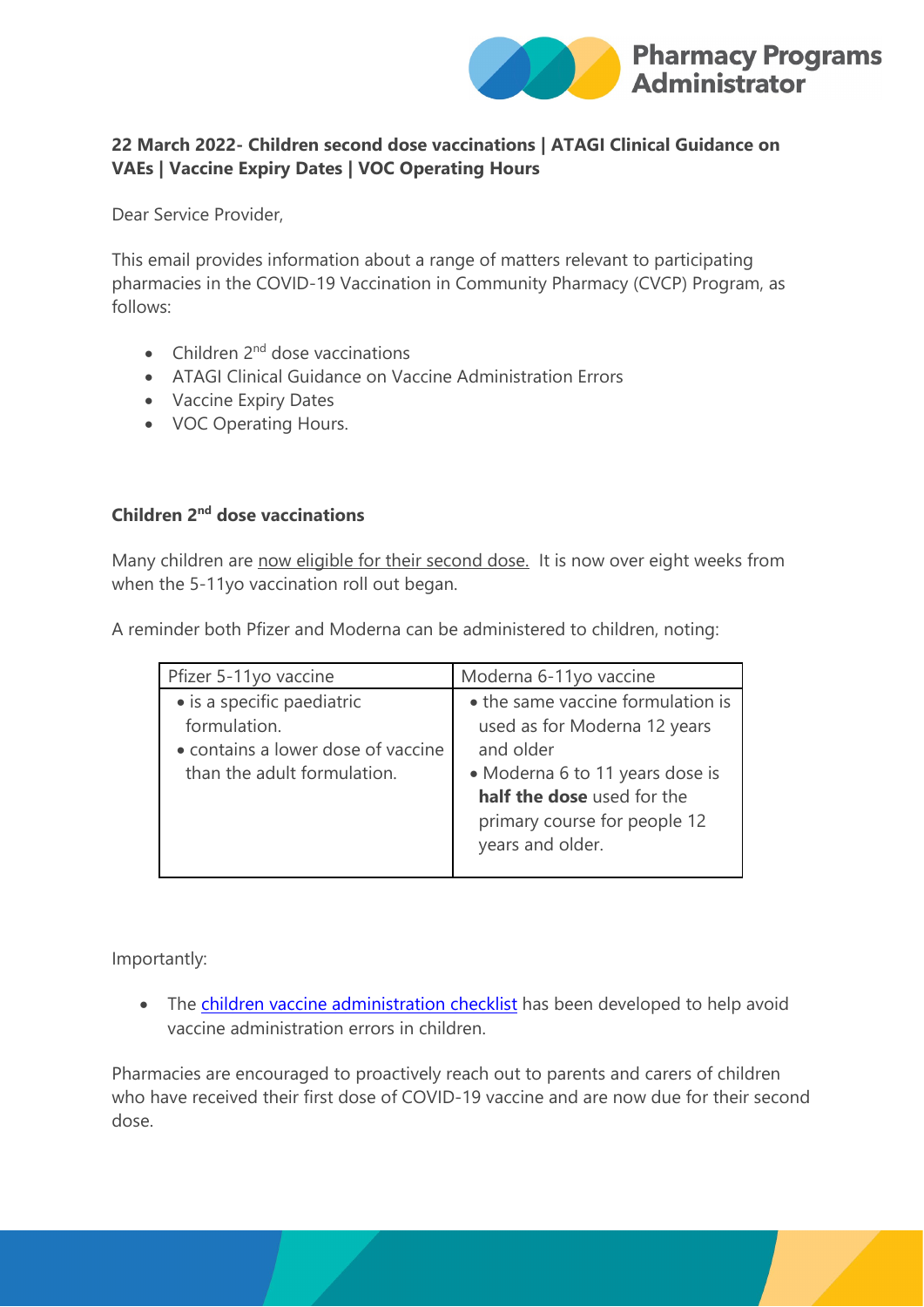

Pharmacies to please consider:

- Making appointments available outside school hours, on the weekend or through the upcoming school holidays
- Continuing to utilise the opportunity to conduct whole-family vaccination appointments. This may include booking in adults for their boosters along with their children for their COVID-19 vaccine.

#### **ATAGI Clinical Guidance on Vaccine Administration Errors**

ATAGI has developed a clinical quidance factsheet about VAEs.

Pharmacy immunisers are encouraged to familiarise themselves with the VAE themes presented within – and adhere to best clinical practice.

Key VAE themes are:

- Incorrect vaccination site
- Higher than approved dose
- Lower than approved dose
- Only diluent administered (ie no vaccine ingredient)
- Vaccine administered after incorrect storage and handling
- Vaccine administered past the expiration date
- Mixed vaccine doses given (different brands given)
- Incorrect dose interval
- More doses administered than recommended by the relevant schedule.

The factsheet also provides useful information on replacement dose recommendations against specific VAEs.

A reminder, VAEs are to be reported to the VOC.

#### **Vaccine Expiry Dates**

- The manufacture expiry date and the thaw use-by dates of each vaccine type should be checked prior to every vaccine administration. The below table may assist in summarising the current information.
- Furthermore, the **[Information Summary Poster](https://protect-au.mimecast.com/s/zD4ICMwGv1U66qnsk-Qh1?domain=ppaonline.com.au)** provides key differences between each COVID-19 vaccine approved for use in Australia. This Poster has been found to be an extremely useful resource.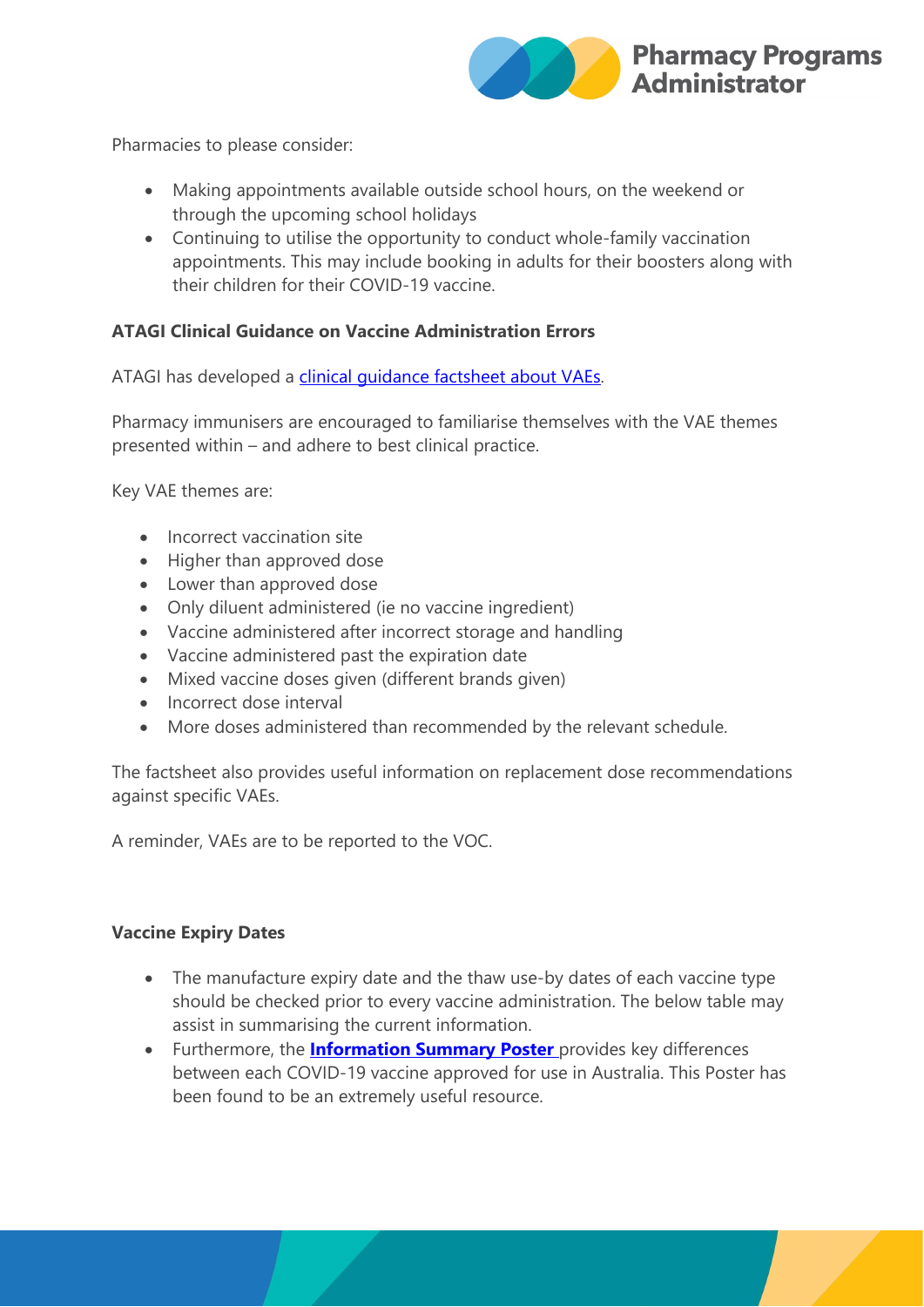

# **Solar Pharmacy Programs**

|                     | Moderna          | Pfizer            | Pfizer 5-11      | AstraZeneca      |
|---------------------|------------------|-------------------|------------------|------------------|
|                     |                  | (Purple Cap)      | years            | and Novavax      |
|                     |                  |                   | (Orange Cap)     |                  |
|                     |                  |                   |                  |                  |
| <b>Manufacturer</b> | Extended from    | Extended from 6   | Extended from    | AstraZeneca      |
| <b>Expiry Date</b>  | 7 to 9 months    | to 9 months       | 6 to 9 months    | and Novavax      |
|                     | from             | from              | from             | do not have a    |
|                     | manufacture      | manufacture       | manufacture      | thaw use-by      |
|                     | date (for        | date (for certain | date (for        | date, they only  |
|                     | certain batch    | batch numbers)    | certain batch    | have a           |
|                     | numbers)         |                   | numbers)         | manufacture      |
|                     |                  |                   |                  | expiry date.     |
|                     | This is provided | This is provided  | This is provided |                  |
|                     | that approved    | that approved     | that approved    | The              |
|                     | storage          | storage           | storage          | manufacturer     |
|                     | conditions have  | conditions have   | conditions       | expiry date      |
|                     | been             | been              | have been        | can be found     |
|                     | maintained.      | maintained.       | maintained.      | on each          |
|                     |                  |                   |                  | individual vial  |
|                     | For more         | For more          | For more         | and on the       |
|                     | information      | information click | information      | side of the vial |
|                     | click here.      | here.             | click here.      | box.             |
| <b>Thaw Use-by</b>  | Unopened         | Unopened          | Thawed           |                  |
| <b>Date</b>         | thawed vial can  | thawed vial can   | deliveries can   |                  |
|                     | be kept at 2° to | be kept at 2° to  | be kept at 2°C   |                  |
|                     | 8°C for 30 days  | 8°C for 31 days.  | to 8°C for 10    |                  |
|                     | The thaw date    | The thaw date     | weeks.           |                  |
|                     | label is visible | label is visible  | All thawed       |                  |
|                     | on the vial      | on the vial       | deliveries will  |                  |
|                     | packaging or     | packaging or on   | have a thaw      |                  |
|                     | on the box       | the box           | use-by date      |                  |
|                     | containing the   | containing the    | and thawed       |                  |
|                     | vials when       | vials when        | date labelled    |                  |
|                     | delivered and    | delivered and     | on the carton    |                  |
|                     | the thaw use-    | the thaw use-by   | prior to         |                  |
|                     | by date is       | date is           | dispatch from    |                  |
|                     | calculated from  | calculated from   | DHL. The         |                  |
|                     | then.            | then.             | manufacturer     |                  |
|                     |                  |                   | expiry is on     |                  |
|                     | Delivery         | Delivery          | each individual  |                  |
|                     | Acceptance       | Acceptance        | vial and on the  |                  |
|                     | Reports in       | Reports in CVAS   | side of the vial |                  |
|                     | <b>CVAS</b>      | automatically     | box, with the    |                  |